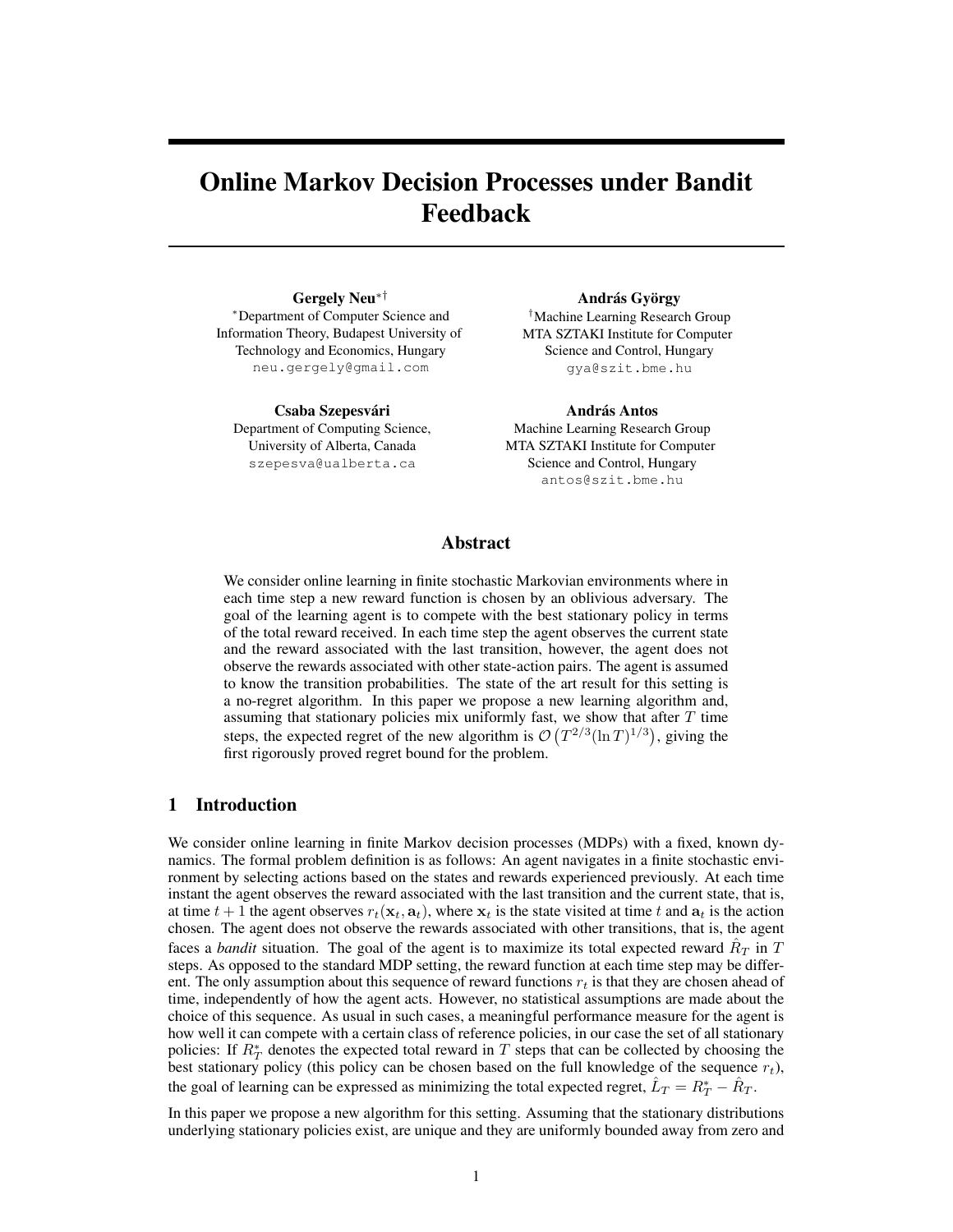that these policies mix uniformly fast, our main result shows that the total expected regret of our algorithm in T time steps is  $\mathcal{O}(T^{2/3}(\ln T)^{1/3})$ .

The first work that considered a similar online learning setting is due to Even-Dar et al. (2005, 2009). In fact, this is the work that provides the starting point for our algorithm and analysis. The major difference between our work and that of Even-Dar et al. (2005, 2009) is that they assume that the reward function is fully observed (i.e., in each time step the learning agent observes the whole reward function  $r_t$ ), whereas we consider the bandit setting. The main result in these works is a bound on the total expected regret, which scales with the square root of the number of time steps under mixing assumptions identical to our assumptions. Another work that considered the full information problem is due to Yu et al. (2009) who proposed new algorithms and proved a bound on the expected regret of order  $\mathcal{O}(T^{3/4+\epsilon})$  for arbitrary  $\varepsilon \in (0,1/3)$ . The advantage of the algorithm of Yu et al. (2009) to that of Even-Dar et al. (2009) is that it is computationally less expensive, which, however, comes at the price of an increased bound on the regret. Yu et al. (2009) introduced another algorithm ("Q-FPL") and they have shown a sublinear  $(o(T))$  almost sure bound on the regret.

All the works reviewed so far considered the full information case. The requirement that the full reward function must be given to the agent at every time step significantly limits their applicability. There are only three papers that we know of where the bandit situation was considered.

The first paper which falls into this category is due to Yu et al. (2009) who proposed an algorithm ("Exploratory FPL") for this setting and have shown an  $o(T)$  almost sure bound on the regret.

Recently, Neu et al. (2010) gave  $\mathcal{O}\left(\sqrt{T}\right)$  regret bounds for a special bandit setting when the agent interacts with a *loop-free episodic* environment. The algorithm and analysis in this work heavily exploits the specifics of these environments (i.e., that in the same episode no state can be visited twice) and so they do not generalize to our setting.

Another closely related work is due to Yu and Mannor (2009a,b) who considered the problem of online learning in MDPs where the transition probabilities may also change arbitrarily after each transition. This problem, however, is significantly different from ours and the algorithms studied are unsuitable for our setting. Further, the analysis in these papers seems to have gaps (see Neu et al., 2010). Thus, currently, the only result for the case considered in this paper is an asymptotic "no-regret" result.

The rest of the paper is organized as follows: The problem is laid out in Section 2, which is followed by a section about our assumptions (Section 3). The algorithm and the main result are given in Section 4, while a proof sketch of the latter is presented in Section 5.

# 2 Problem definition

Formally, a finite Markov Decision Process (MDP) M is defined by a finite state space  $\mathcal{X}$ , a finite action set A, a transition probability kernel  $P : \mathcal{X} \times \mathcal{A} \times \mathcal{X} \to [0, 1]$ , and a reward function  $r: \mathcal{X} \times \mathcal{A} \to [0, 1]$ . In time step  $t \in \{1, 2, \ldots\}$ , knowing the state  $\mathbf{x}_t \in \mathcal{X}$ , an agent acting in the MDP M chooses an action  $a_t \in A(x_t)$  to be executed based on  $(x_t, r(a_{t-1}, x_{t-1}), a_{t-1}, x_{t-1})$ ,  $\ldots, x_2, r(\mathbf{a}_1, \mathbf{x}_1), \mathbf{a}_1, \mathbf{x}_1)$ . Here  $\mathcal{A}(x) \subset \mathcal{A}$  is the set of admissible actions at state x. As a result of executing the chosen action the process moves to state  $x_{t+1} \in \mathcal{X}$  with probability  $P(x_{t+1} | x_t, a_t)$ and the agent receives reward  $r(\mathbf{x}_t, \mathbf{a}_t)$ . In the so-called average-reward problem, the goal of the agent is to maximize the average reward received over time. For a more detailed introduction the reader is referred to, for example, Puterman (1994).

#### 2.1 Online learning in MDPs

In this paper we consider the online version of MDPs when the reward function is allowed to change arbitrarily. That is, instead of a single reward function r, a sequence of reward functions  $\{r_t\}$  is given. This sequence is assumed to be fixed ahead of time, and, for simplicity, we assume that  $r_t(x, a) \in [0, 1]$  for all  $(x, a) \in \mathcal{X} \times \mathcal{A}$  and  $t \in \{1, 2, \ldots\}$ . No other assumptions are made about this sequence.

<sup>&</sup>lt;sup>1</sup>We follow the convention that boldface letters denote random variables.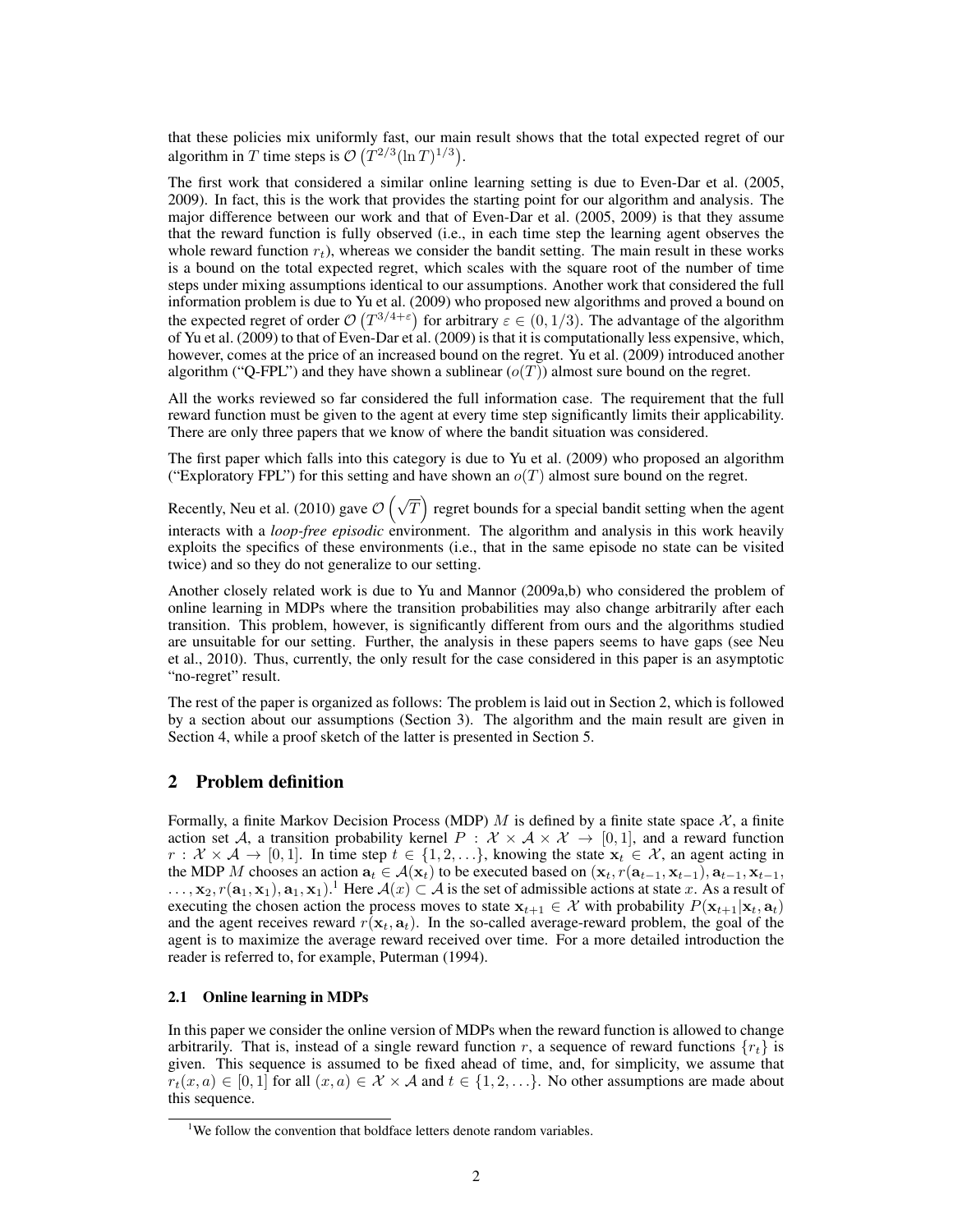The learning agent is assumed to know the transition probabilities  $P$ , but is not given the sequence  ${r_t}$ . The protocol of interaction with the environment is unchanged: At time step t the agent receives  $x_t$  and then selects an action  $a_t$  which is sent to the environment. In response, the reward  $r_t(\mathbf{x}_t, \mathbf{a}_t)$  and the next state  $\mathbf{x}_{t+1}$  are communicated to the agent. The initial state  $\mathbf{x}_1$  is generated from a fixed distribution  $P_0$ .

The goal of the learning agent is to maximize its expected total reward

$$
\hat{R}_T = \mathbb{E}\left[\sum_{t=1}^T r_t(\mathbf{x}_t, \mathbf{a}_t)\right].
$$

An equivalent goal is to minimize the regret, that is, to minimize the difference between the expected total reward received by the best algorithm within some reference class and the expected total reward of the learning algorithm. In the case of MDPs a reasonable reference class, used by various previous works (e.g., Even-Dar et al., 2005, 2009; Yu et al., 2009) is the class of stationary stochastic policies.<sup>2</sup> A stationary stochastic policy,  $\pi$ , (or, in short: a policy) is a mapping  $\pi : \mathcal{A} \times \mathcal{X} \to [0,1]$ , where  $\pi(a|x) \equiv \pi(a, x)$  is the probability of taking action a in state x. We say that a policy  $\pi$  is followed in an MDP if the action at time t is drawn from  $\pi$ , independently of previous states and actions given the current state  $x'_t: a'_t \sim \pi(\cdot | x'_t)$ . The expected total reward while following a policy  $\pi$  is defined as

$$
R_T^{\pi} = \mathbb{E}\left[\sum_{t=1}^T r_t(\mathbf{x}'_t, \mathbf{a}'_t)\right].
$$

Here  $\{(\mathbf{x}'_t, \mathbf{a}'_t)\}\)$  denotes the trajectory that results from following policy  $\pi$  from  $\mathbf{x}'_1 \sim P_0$ .

The *expected regret* (or *expected relative loss*) of the learning agent relative to the class of policies (in short, the regret) is defined as

$$
\hat{L}_T = \sup_{\pi} R_T^{\pi} - \hat{R}_T,
$$

where the supremum is taken over all (stochastic stationary) policies. Note that the optimal policy is chosen in hindsight, depending acausally on the reward function. If the regret of an agent grows sublinearly with  $T$  then we can say that in the long run it acts as well as the best (stochastic stationary) policy (i.e., the average expected regret of the agent is asymptotically equal to that of the best policy).

## 3 Assumptions

In this section we list the assumptions that we make throughout the paper about the transition probability kernel (hence, these assumptions will not be mentioned in the subsequent results). In addition, recall that we assume that the rewards are bound to  $[0, 1]$ .

Before describing the assumptions, a few more definitions are needed: Let  $\pi$  be a stationary policy. Define  $P^{\pi}(x'|x) = \sum_a \pi(a|x)P(x'|x, a)$ . We will also view  $P^{\pi}$  as a matrix:  $(P^{\pi})_{x,x'} = P^{\pi}(x'|x)$ , where, without loss of generality, we assume that  $\mathcal{X} = \{1, 2, \ldots, |\mathcal{X}|\}$ . In general, distributions will also be treated as *row* vectors. Hence, for a distribution  $\mu$ ,  $\mu^{T}$  is the distribution over X that results from using policy  $\pi$  for one step from  $\mu$  (i.e., the "next-state distribution" under  $\pi$ ). Remember that the stationary distribution of a policy  $\pi$  is a distribution  $\mu$  which satisfies  $\mu P^{\pi} = \mu$ .

**Assumption A1** *Every policy*  $\pi$  *has a well-defined unique stationary distribution*  $\mu^{\pi}$ *.* 

Assumption A2 *The stationary distributions are uniformly bounded away from zero:*  $\inf_{\pi,x}\tilde{\mu}^\pi(x)\geq \beta$  for some  $\beta>0$ .

**Assumption A3** *There exists some fixed positive*  $\tau$  *such that for any two arbitrary distributions*  $\mu$ and  $\mu'$  over  $\mathcal{X}$ *,* 

$$
\sup_{\pi} \| (\mu - \mu') P^{\pi} \|_1 \le e^{-1/\tau} \| \mu - \mu' \|_1,
$$

where  $\|\cdot\|_1$  is the 1*-norm of vectors:*  $\|v\|_1 = \sum_i |v_i|$ .

 $2$ This is a reasonable reference class because for a fixed reward function one can always find a member of it which maximizes the average reward per time step, see Puterman (1994).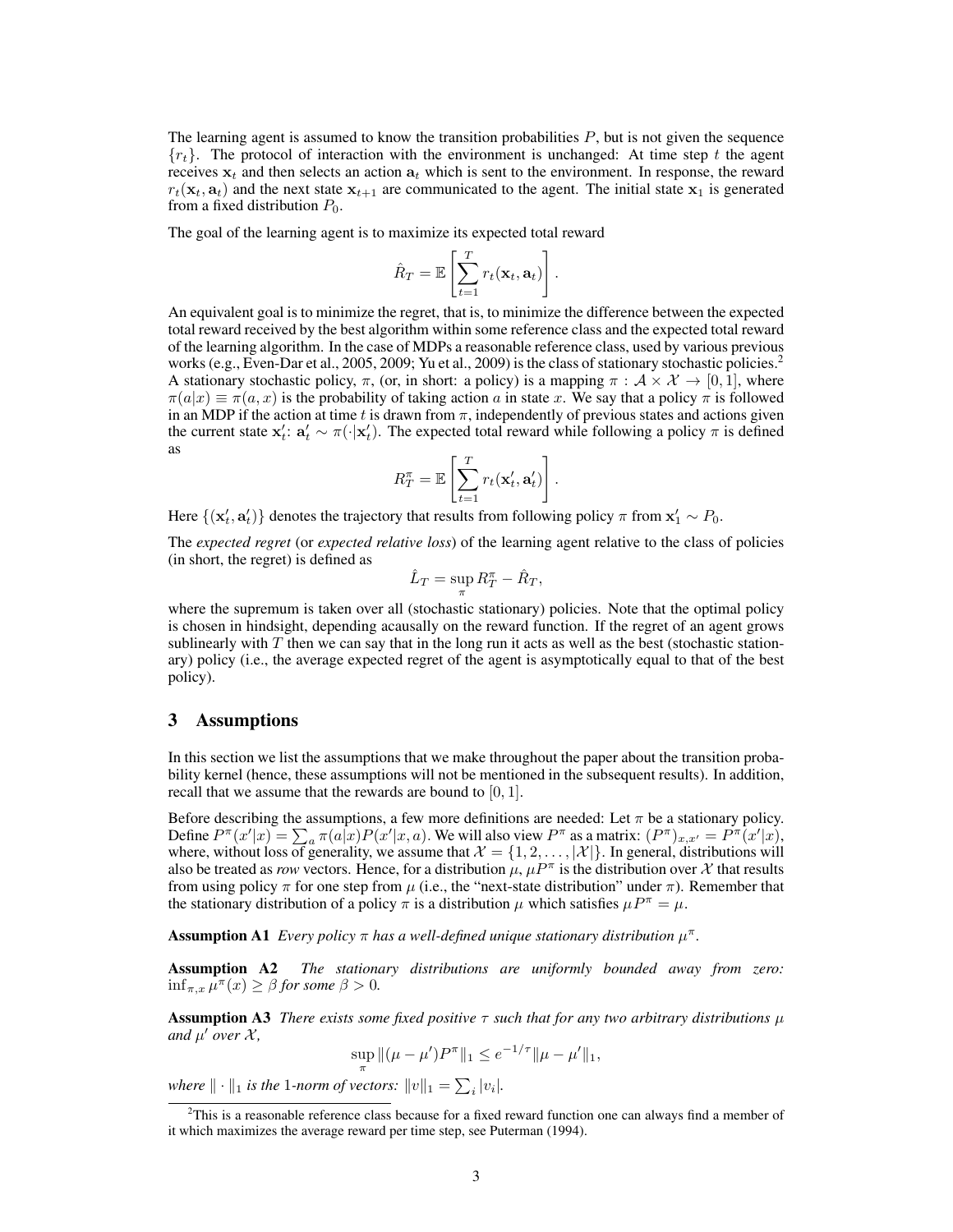Note that Assumption A3 implies Assumption A1. The quantity  $\tau$  is called the *mixing time* underlying P by Even-Dar et al. (2009) who also assume A3.

## 4 Learning in online MDPs under bandit feedback

In this section we shall first introduce some additional, standard MDP definitions, which we will be used later. That these are well-defined follows from our assumptions on  $P$  and from standard results to be found, for example, in the book by Puterman (1994). After the definitions, we specify our algorithm. The section is finished by the statement of our main result concerning the performance of the proposed algorithm.

#### 4.1 Preliminaries

Fix an arbitrary policy  $\pi$  and  $t \geq 1$ . Let  $\{(\mathbf{x}'_s, \mathbf{a}'_s)\}\$  be the random trajectory generated by  $\pi$  and the transition probability kernel P. Define,  $\rho_t^{\pi}$ , the *average reward per stage* corresponding to  $\pi$ , P and  $r_t$  by

$$
\rho_t^{\pi} = \lim_{S \to \infty} \frac{1}{S} \sum_{s=0}^{S} \mathbb{E}[r_t(\mathbf{x}'_s, \mathbf{a}'_s)].
$$

An alternative expression for  $\rho_t^{\pi}$  is  $\rho_t^{\pi} = \sum_x \mu^{\pi}(x) \sum_a \pi(a|x) r_t(x, a)$ , where  $\mu^{\pi}$  is the stationary distribution underlying  $\pi$ . Let  $q_t^{\pi}$  be the action-value function of  $\pi$ , P and  $r_t$  and  $v_t^{\pi}$  be the corresponding state-value function. These can be uniquely defined as the solutions of the following Bellman equations:

$$
q_t^{\pi}(x, a) = r_t(x, a) - \rho_t^{\pi} + \sum_{x'} P(x'|x, a) v_t^{\pi}(x'), \qquad v_t^{\pi}(x) = \sum_a \pi(a|x) q_t^{\pi}(x, a).
$$

Now, consider the trajectory  $\{(\mathbf{x}_t, \mathbf{a}_t)\}\$  underlying a learning agent, where  $\mathbf{x}_1$  is randomly chosen from  $P_0$ , and define

$$
\mathbf{u}_t = (\mathbf{x}_1, \mathbf{a}_1, r_1(\mathbf{x}_1, \mathbf{a}_1), \mathbf{x}_2, \mathbf{a}_2, r_2(\mathbf{x}_2, \mathbf{a}_2), \ldots, \mathbf{x}_t, \mathbf{a}_t, r_t(\mathbf{x}_t, \mathbf{a}_t))
$$

and  $\pi_t(a|x) = \mathbb{P}[a_t = a | u_{t-1}, x_t = x]$ . That is,  $\pi_t$  denotes the policy followed by the agent at time step  $t$  (which is computed based on past information and is therefore random). We will use the following notation:

$$
\mathbf{q}_t = q_t^{\boldsymbol{\pi}_t}, \qquad \qquad \mathbf{v}_t = v_t^{\boldsymbol{\pi}_t}, \qquad \qquad \boldsymbol{\rho}_t = \rho_t^{\boldsymbol{\pi}_t}.
$$

Note that  $q_t$ ,  $v_t$  satisfy the Bellman equations underlying  $\pi_t$ , P and  $r_t$ .

For reasons to be made clear later in the paper, we shall need the state distribution at time step  $t$ given that we start from the state-action pair  $(x, a)$  at time  $t - N$ , conditioned on the policies used between time steps  $t - N$  and t:

$$
\boldsymbol{\mu}_{t,x,a}^N(x') \stackrel{\text{def}}{=} \mathbb{P}\left[\mathbf{x}_t = x' \,|\, \mathbf{x}_{t-N} = x, \mathbf{a}_{t-N} = a, \boldsymbol{\pi}_{t-N+1}, \ldots, \boldsymbol{\pi}_{t-1}\right], \qquad x, x' \in \mathcal{X}, a \in \mathcal{A}.
$$

It will be useful to view  $\mu_t^N$  as a matrix of dimensions  $|\mathcal{X}\times\mathcal{A}|\times|\mathcal{X}|$ . Thus,  $\mu_{t,x,a}^N(\cdot)$  will be viewed as one row of this matrix. To emphasize the conditional nature of this distribution, we will also use  $\boldsymbol{\mu}_t^N(\cdot|x,a)$  instead of  $\boldsymbol{\mu}_{t,x,a}^N(\cdot)$ .

#### 4.2 The algorithm

Our algorithm is similar to that of Even-Dar et al. (2009) in that we use an expert algorithm in each state. Since in our case the full reward function  $r_t$  is not observed, the agent uses an estimate of it. The main difficulty is to come up with an unbiased estimate of  $r_t$  with a controlled variance. Here we propose to use the following estimate:

$$
\hat{\mathbf{r}}_t(x,a) = \begin{cases}\n\frac{r_t(x,a)}{\pi_t(a|x)\mu_t^N(x|\mathbf{x}_{t-N},\mathbf{a}_{t-N})} & \text{if } (x,a) = (\mathbf{x}_t, \mathbf{a}_t) \\
0 & \text{otherwise,} \n\end{cases}
$$
\n(1)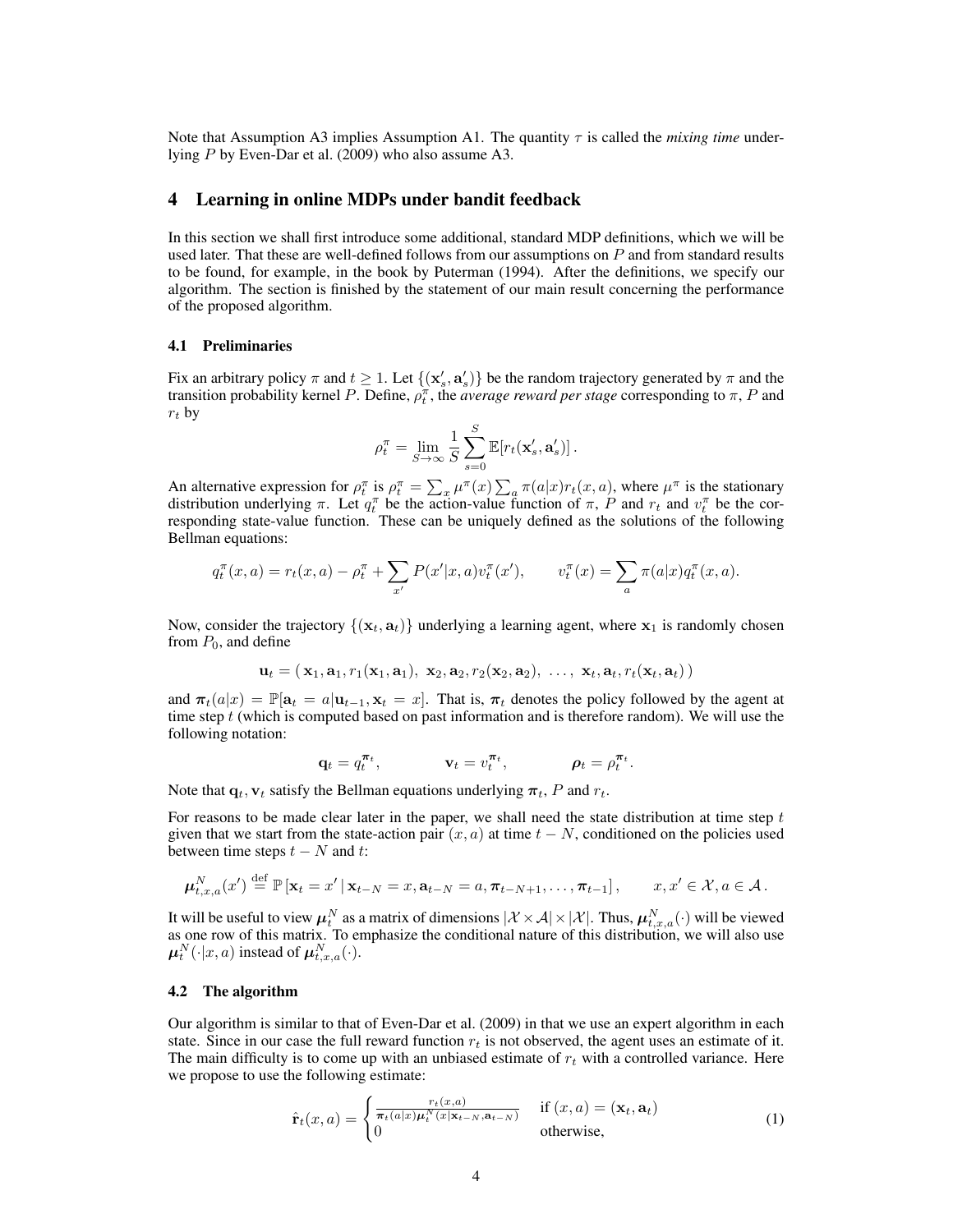where  $t \geq N + 1$ . Define  $\hat{q}_t$ ,  $\hat{v}_t$  and  $\hat{\rho}$  as the solution to the Bellman equations underlying the average reward MDP defined by  $(P, \pi_t, \hat{r}_t)$ :

$$
\hat{\mathbf{q}}_t(x,a) = \hat{\mathbf{r}}_t(x,a) - \hat{\boldsymbol{\rho}}_t + \sum_{x'} P(x'|x,a)\hat{\mathbf{v}}_t(x'), \quad \hat{\mathbf{v}}_t(x) = \sum_a \pi_t(a|x)\hat{\mathbf{q}}_t(x,a),
$$
\n
$$
\hat{\boldsymbol{\rho}}_t = \sum_{x,a} \mu^{\pi_t}(x)\pi_t(a|x)\hat{\mathbf{r}}_t(x,a).
$$
\n(2)

Note that if N is sufficiently large and  $\pi_t$  changes sufficiently slowly then

$$
\mu_t^N(x|\mathbf{x}_{t-N}, \mathbf{a}_{t-N}) > 0,
$$
\n(3)

almost surely, for arbitrary  $x \in \mathcal{X}, t \geq N + 1$ . This fact will be shown in Lemma 4. Now, assume that  $\pi_t$  is computed based on  $\mathbf{u}_{t-N}$ , that is,  $\pi_t$  is measurable with respect to the  $\sigma$ -field  $\sigma(\mathbf{u}_{t-N})$ generated by the history  $u_{t-N}$ :

$$
\boldsymbol{\pi}_t \in \sigma(\mathbf{u}_{t-N}) \,. \tag{4}
$$

Then also  $\pi_{t-1}, \ldots, \pi_{t-N} \in \sigma(\mathbf{u}_{t-N})$  and  $\boldsymbol{\mu}_t^N$  can be computed using

$$
\mu_{t,x,a}^N = e_x P^a P^{\pi_{t-N+1}} \cdots P^{\pi_{t-1}},
$$
\n(5)

where  $P^a$  is the transition probability matrix when in every state action a is used and  $e_x$  is the unit row vector corresponding to x (and we assumed that  $\mathcal{X} = \{1, \ldots, |\mathcal{X}|\}$ ). Moreover, a simple but tedious calculation shows that (3) and (4) ensure the conditional unbiasedness of our estimates, that is,

$$
\mathbb{E}\left[\hat{\mathbf{r}}_t(x,a)\right|\mathbf{u}_{t-N}]=r_t(x,a). \tag{6}
$$

It then follows that

$$
\mathbb{E}[\hat{\boldsymbol{\rho}}_t | \mathbf{u}_{t-N}] = \boldsymbol{\rho}_t,
$$

and, hence, by the uniqueness of the solutions of the Bellman equations, we have, for all  $(x, a) \in$  $\mathcal{X} \times \mathcal{A}$ 

$$
\mathbb{E}[\hat{\mathbf{q}}_t(x,a)|\mathbf{u}_{t-N}] = \mathbf{q}_t(x,a) \quad \text{and} \quad \mathbb{E}[\hat{\mathbf{v}}_t(x)|\mathbf{u}_{t-N}] = \mathbf{v}_t(x). \tag{7}
$$

As a consequence, we also have, for all  $(x, a) \in \mathcal{X} \times \mathcal{A}, t \geq N + 1$ ,

$$
\mathbb{E}[\hat{\boldsymbol{\rho}}_t] = \mathbb{E}[\boldsymbol{\rho}_t], \quad \mathbb{E}[\hat{\mathbf{q}}_t(x,a)] = \mathbb{E}[\mathbf{q}_t(x,a)], \quad \text{and} \quad \mathbb{E}[\hat{\mathbf{v}}_t(x)] = \mathbb{E}[\mathbf{v}_t(x)]. \tag{8}
$$

The bandit algorithm that we propose is shown as Algorithm 1. It follows the approach of Even-Dar et al. (2009) in that a bandit algorithm is used in each state which together determine the policy to be used. These bandit algorithms are fed with estimates of action-values for the current policy and the current reward. In our case these action-value estimates are  $\hat{q}_t$  defined earlier, which are based on the reward estimates  $\hat{\mathbf{r}}_t$ . A major difference is that the policy computed based on the most recent actionvalue estimates is used only  $N$  steps later. This delay allows us to construct unbiased estimates of the rewards. Its price is that we need to store N policies (or weights, leading to the policies), thus, the memory needed by our algorithm scales with  $N |\mathcal{A}||\mathcal{X}|$ . The computational complexity of the algorithm is dominated by the cost of computing  $\hat{r}_t$  (and, in particular, by the cost of computing  $\mu_t^N(\cdot|\mathbf{x}_{t-N},\mathbf{a}_{t-N})$ ). The cost of this is  $\mathcal{O}(N|\mathcal{A}||\mathcal{X}|^3)$ . In addition to the need of dealing with the delay, we also need to deal with the fact that in our case  $q_t$  and  $\hat{q}_t$  can be both negative, which must be taken into account in the proper tuning of the algorithm's parameters.

#### 4.3 Main result

Our main result is the following bound concerning the performance of Algorithm 1.

**Theorem 1.** *Let*  $N = \lceil \tau \ln T \rceil$ *,* 

$$
\eta = T^{-2/3} \cdot (\ln |\mathcal{A}|)^{2/3} \cdot \left( \frac{4\tau + 8}{\beta} \left( (2\tau + 4)\tau |\mathcal{A}| \ln T + (3\tau + 1)^2 \right) \right)^{-1/3},
$$
  

$$
\gamma = T^{-1/3} \cdot (2\tau + 4)^{-2/3} \cdot \left( \frac{2\ln |\mathcal{A}|}{\beta} \left( (2\tau + 4)\tau |\mathcal{A}| \ln T + (3\tau + 1)^2 \right) \right)^{1/3}.
$$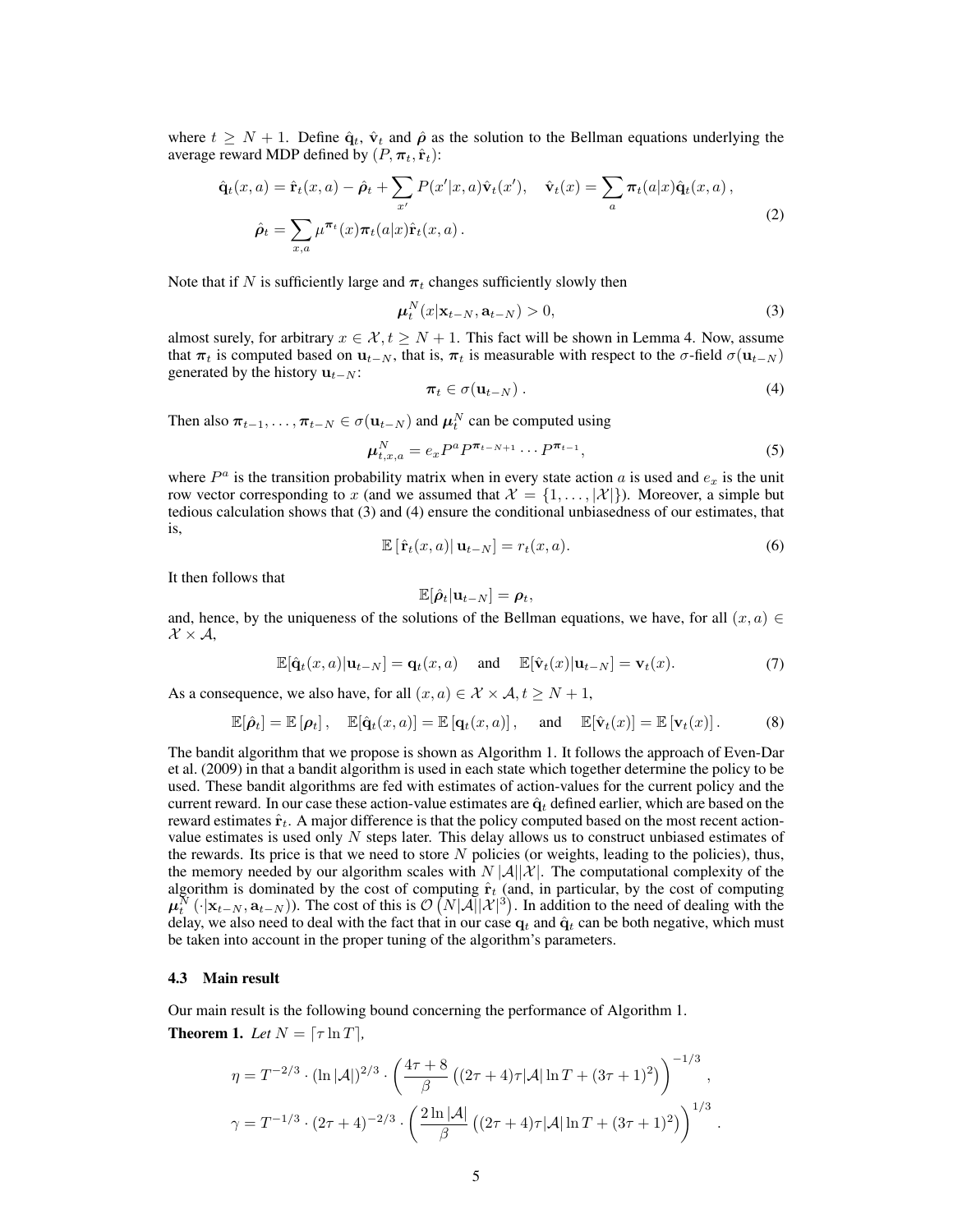Algorithm 1 Algorithm for the online bandit MDP.

Set  $N \ge 1$ ,  $\mathbf{w}_1(x, a) = \mathbf{w}_2(x, a) = \cdots = \mathbf{w}_{2N}(x, a) = 1, \gamma \in (0, 1), \eta \in (0, \gamma]$ . For  $t = 1, 2, \ldots, T$ , repeat 1. Set  $\pi_t(a|x) = (1-\gamma) \frac{\mathbf{w}_t(x,a)}{\sum_{x} \mathbf{w}_t(x,a)}$  $\frac{\mathbf{w}_t(x,a)}{\sum_b \mathbf{w}_t(x,b)} + \frac{\gamma}{|\mathcal{A}|}$  $|\mathcal{A}|$ for all  $(x, a) \in \mathcal{X} \times \mathcal{A}$ . 2. Draw an action  $\mathbf{a}_t$  randomly, according to the policy  $\pi_t(\cdot|\mathbf{x}_t)$ . 3. Receive reward  $r_t(\mathbf{x}_t, \mathbf{a}_t)$  and observe  $\mathbf{x}_{t+1}$ . 4. If  $t > N + 1$ 

- (a) Compute  $\mu_t^N(x|\mathbf{x}_{t-N}, \mathbf{a}_{t-N})$  for all  $x \in \mathcal{X}$  using (5).
- (b) Construct estimates  $\hat{\mathbf{r}}_t$  using (1) and compute  $\hat{\mathbf{q}}_t$  using (2).
- (c) Set  $\mathbf{w}_{t+N}(x, a) = \mathbf{w}_{t+N-1}(x, a) e^{\eta \hat{\mathbf{q}}_t(x, a)}$  for all  $(x, a) \in \mathcal{X} \times \mathcal{A}$ .

*Then the regret can be bounded as*

$$
\hat{L}_T \leq 3 T^{2/3} \cdot \left( \frac{(4\tau + 8) \ln |\mathcal{A}|}{\beta} \left( (2\tau + 4)\tau |\mathcal{A}| \ln T + (3\tau + 1)^2 \right) \right)^{1/3} + \mathcal{O} \left( T^{1/3} \right).
$$

It is interesting to note that, similarly to the regret bound of Even-Dar et al. (2009), the main term of the regret bound does not directly depend on the size of the state space, but it depends on it only through  $\beta$  and the mixing time  $\tau$ , defined in Assumptions A2 and A3, respectively; however, we also need to note that  $\beta > 1/|\mathcal{X}|$ . While the theorem provides the first rigorously proved finite sample regret bound for the online bandit MDP problem, we suspect that the given convergence rate is not sharp in the sense that it may be possible, in agreement with the standard bandit lower bound of Auer et al. (2002), to give an algorithm with an  $\mathcal{O}(\sqrt{T})$  regret (up to some logarithmic factors).

The proof of the theorem is similar to the proof of a similar bound done for the full-information case by Even-Dar et al. (2009). Clearly, it suffices to bound  $R_T^{\pi} - \hat{R}_T$  for an arbitrary fix policy  $\pi$ . We use the following decomposition of this difference (also used by Even-Dar et al., 2009):

$$
R_T^{\pi} - \hat{R}_T = \left(R_T^{\pi} - \sum_{t=1}^T \rho_t^{\pi}\right) + \left(\sum_{t=1}^T \rho_t^{\pi} - \sum_{t=1}^T \rho_t\right) + \left(\sum_{t=1}^T \rho_t - \hat{R}_T\right).
$$
(9)

The first term is bounded using the following standard MDP result.

**Lemma 1** (Even-Dar et al., 2009). For any policy  $\pi$  and any  $T \geq 1$  it holds that  $\left(R_T^{\pi} - \sum_{t=1}^T \rho_t^{\pi}\right) \leq 2(\tau + 1).$ 

Hence, it remains to bound the expectation of the other terms, which is done in the following two propositions.

**Proposition 1.** Let  $N \geq \lceil \tau \ln T \rceil$ . For any policy  $\pi$  and for all T large enough, we have

$$
\sum_{t=1}^{T} \mathbb{E} \left[ \rho_t^{\pi} - \rho_t \right]
$$
\n
$$
\leq (4\tau + 10)N + \frac{\ln |\mathcal{A}|}{\eta} + (2\tau + 4)T \left( \gamma + \frac{2\eta}{\beta} |\mathcal{A}| \left( N \left( 1/\gamma + 4\tau + 6 \right) + (e - 2)(2\tau + 4) \right) \right).
$$

**Proposition 2.** Let  $N \geq \lceil \tau \ln T \rceil$ . For any T large enough,

$$
\sum_{t=1}^{T} \mathbb{E} \left[ \rho_t \right] - \hat{R}_T \le T \frac{2\eta}{\beta} \left( \frac{1}{\gamma} + 4\tau + 6 \right) (3\tau + 1)^2 + 2Te^{-N/\tau} + 2N. \tag{10}
$$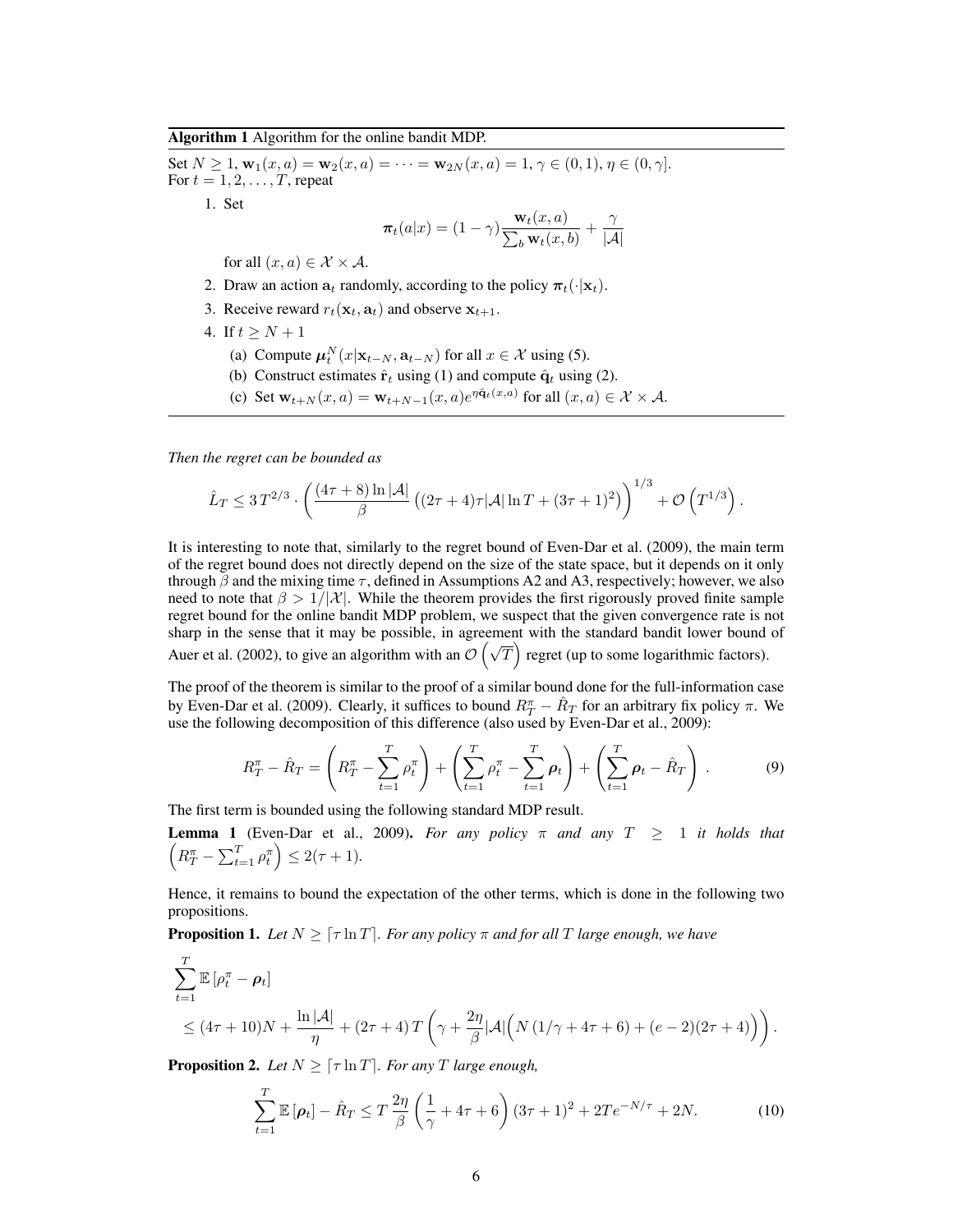Note that the choice of N ensures that the second term in (10) becomes  $\mathcal{O}(1)$ .

The proofs are broken into a number of statements presented in the next section. Due to space constraints we present proof sketches only; the full proofs are presented in the extended version of the paper.

## 5 Analysis

#### 5.1 General tools

First, we show that if the policies that we follow up to time step t change slowly,  $\mu_t^N$  is "close" to  $\mu^{\boldsymbol{\pi}_t}$ :

**Lemma 2.** Let  $1 \leq N < t \leq T$  and  $c > 0$  be such that  $\max_x \sum_a |\pi_{s+1}(a|x) - \pi_s(a|x)| \leq c$ *holds for*  $1 \leq s \leq t - 1$ *. Then we have* 

$$
\max_{x,a} \sum_{x'} |\mu^N_{t,x,a}(x') - \mu^{\pi_t}(x')| \le c (3\tau + 1)^2 + 2e^{-N/\tau}.
$$

In the next two lemmas we compute the rate of change of the policies produced by **Exp3** and show that for a large enough value of N,  $\boldsymbol{\mu}_{t,x,a}^N$  can be uniformly bounded form below by  $\beta$ /2.

**Lemma 3.** Assume that for some  $N + 1 \le t \le T$ ,  $\boldsymbol{\mu}_{t, \mathbf{x}_{t-N}, \mathbf{a}_{t-N}}^N(x') \ge \beta/2$  holds for all states  $x'$ . Let  $c = \frac{2\eta}{\beta} \left( \frac{1}{\gamma} + 4\tau + 6 \right)$ . Then,

$$
\max_{x} \sum_{a} |\pi_{t+N-1}(a|x) - \pi_{t+N}(a|x)| \leq c.
$$
 (11)

The previous results yield the following result that show that by choosing the parameters appropriately, the policies will change slowly and  $\mu_t^N$  will be uniformly bounded away from zero.

**Lemma 4.** Let *c* be as in Lemma 3. Assume that  $c(3\tau + 1)^2 < \beta/2$ , and let

$$
N \ge \left[ \tau \ln \left( \frac{4}{\beta - 2c(3\tau + 1)^2} \right) \right].
$$
 (12)

Then, for all  $N < t \leq T$ ,  $x, x' \in \mathcal{X}$  and  $a \in \mathcal{A}$ , we have  $\boldsymbol{\mu}_{t,x,a}^N(x') \geq \beta/2$  and  $\max_{x'} \sum_{a'} |\pi_{t+1}(a'|x') - \pi_t(a'|x')| \leq c.$ 

This result is proved by first ensuring that  $\mu_t$  is uniformly lower bounded for  $t = N + 1, \ldots, 2N$ , which can be easily seen since the policies do not change in this period. For the rest of the time instants, one can proceed by induction, using Lemmas 2 and 3 in the inductive step.

#### 5.2 Proof of Proposition 1

The statement is trivial for  $T \leq N$ . The following simple result is the first step in proving Proposition 1 for  $T > N$ .

**Lemma 5.** *(cf. Lemma 4.1 in Even-Dar et al., 2009) For any policy*  $\pi$  *and*  $t \ge 1$ *,* 

$$
\rho_t^{\pi} - \rho_t = \sum_{x,a} \mu^{\pi}(x) \pi(a|x) \left[ \mathbf{q}_t(x,a) - \mathbf{v}_t(x) \right] .
$$

For every x, a define  $\mathbf{Q}_T(x, a) = \sum_{t=N+1}^T \mathbf{q}_t(x, a)$  and  $\mathbf{V}_T(x) = \sum_{t=N+1}^T \mathbf{v}_t(x)$ . The preceding lemma shows that in order to prove Proposition 1, it suffices to prove an upper bound on  $\mathbb{E} [\mathbf{Q}_T(x,a) - \mathbf{V}_T(x)].$ 

**Lemma 6.** Let c be as in Lemma 3. Assume that 
$$
\gamma \in (0,1)
$$
,  $c(3\tau + 1)^2 < \beta/2$ ,  $N \ge \lceil \tau \ln \left( \frac{4}{\beta - 2c(3\tau + 1)^2} \right) \rceil$ ,  $0 < \eta \le \frac{\beta}{2(1/\gamma + 2\tau + 3)}$ , and  $T > N$  hold. Then, for all  $(x, a) \in \mathcal{X} \times \mathcal{A}$ ,  
\n $\mathbb{E}[\mathbf{Q}_T(x, a) - \mathbf{V}_T(x)]$   
\n $\le (4\tau + 8)N + \frac{\ln |\mathcal{A}|}{\eta} + (2\tau + 4)T \left( \gamma + \frac{2\eta}{\beta} |\mathcal{A}| \left( N(1/\gamma + 4\tau + 6) + (e - 2)(2\tau + 4) \right) \right).$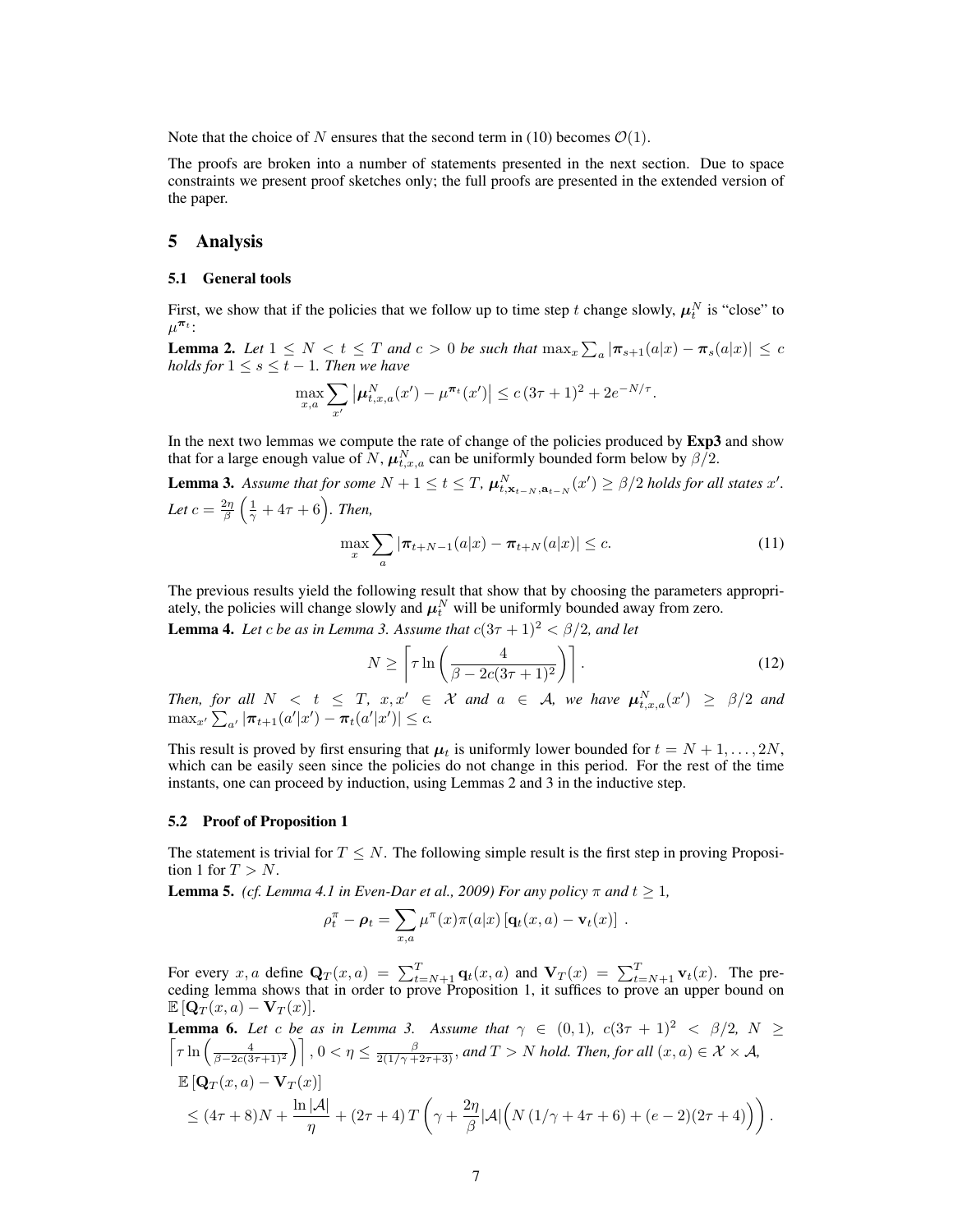*Proof sketch.* The proof essentially follows the original proof of Auer et al. (2002) concerning the regret bound of **Exp3**, although some details are more subtle in our case: our estimates have different properties than the ones considered in the original proof, and we also have to deal with the  $N$ -step delay.

Let

$$
\hat{\mathbf{V}}_T^N(x) = \sum_{t=N+1}^{T-N+1} \sum_a \pi_{t+N-1}(a|x) \hat{\mathbf{q}}_t(x,a) \text{ and } \hat{\mathbf{Q}}_T^N(x,b) = \sum_{t=N+1}^{T-N+1} \hat{\mathbf{q}}_t(x,b).
$$

Observe that although  $q_t(x, a)$  is not necessarily positive (in contrast to the rewards in the Exp3 algorithm), one can prove that  $\pi_t(a|x)|\hat{q}_t(x,a)| \leq \frac{4}{\beta}(\tau+2)$  and

$$
\mathbb{E}\left[\left|\hat{\mathbf{q}}_t(x,a)\right|\right] \le 2(\tau+2). \tag{13}
$$

Similarly, it can be easily seen that the constraint on  $\eta$  ensures that  $\eta \hat{\mathbf{q}}_t(x, a) \leq 1$  for all  $x, a, t$ . Then, following the proof of Auer et al. (2002), we can show that

$$
\hat{\mathbf{V}}_T^N(x) \ge (1 - \gamma) \hat{\mathbf{Q}}_T^N(x, b) - \frac{\ln|\mathcal{A}|}{\eta} - \frac{4}{\beta} (\tau + 2) \eta(e - 2) \sum_{t=N+1}^{T-N+1} \sum_a |\hat{\mathbf{q}}_t(x, a)|. \tag{14}
$$

Next, since the policies satisfy  $\max_x \sum_a |\pi_{s+1}(a|x) - \pi_s(a|x)| \leq c$  by Lemma 4, we can prove, using  $(8)$  and  $(13)$ , that

$$
\mathbb{E}\left[\hat{\mathbf{V}}_T^N(x)\right] \leq \mathbb{E}\left[\mathbf{V}_T(x)\right] + 2(\tau+2) N (c \, T|\mathcal{A}|+1).
$$

Now, taking the expectation of both sides of (14) and using the bound on  $\mathbb{E} \left[ \hat{\mathbf{V}}_T^N(x) \right]$  we get

$$
\mathbb{E}\left[\mathbf{V}_T(x)\right] \ge (1-\gamma)\mathbb{E}\left[\mathbf{Q}_T^N(x,b)\right] - \frac{\ln|\mathcal{A}|}{\eta} - \frac{4}{\beta}(\tau+2)\,\eta(e-2)\sum_{t=N+1}^{T-N+1}\sum_a \mathbb{E}\left[\left|\hat{\mathbf{q}}_t(x,a)\right|\right] - 2(\tau+2)\,N\,(c\,T|\mathcal{A}|+1),
$$

where we used that  $\mathbb{E}\left[\hat{\mathbf{Q}}_T^N(x,b)\right] = \mathbb{E}\left[\mathbf{Q}_T^N(x,b)\right]$  by (8). Since  $\mathbf{q}_t(x,b) \le 2(\tau+2)$ ,

$$
\mathbb{E}\left[\mathbf{Q}_T^N(x,b)\right] \leq \mathbb{E}\left[\mathbf{Q}_T(x,b)\right] + 2(\tau+2)N.
$$

Combining the above results and using  $(13)$  again, then substituting the definition of c yields the desired result.  $\Box$ 

*Proof of Proposition 1.* Under the conditions of the proposition, combining Lemmas 5-6 yields

$$
\sum_{t=1}^{T} \mathbb{E} \left[ \rho_t^{\pi} - \rho_t \right]
$$
\n
$$
\leq 2N + \sum_{x,a} \mu^{\pi}(x) \pi(a|x) \mathbb{E} \left[ \mathbf{Q}_T(x, a) - \mathbf{V}_T(x) \right]
$$
\n
$$
\leq (4\tau + 10)N + \frac{\ln |\mathcal{A}|}{\eta} + (2\tau + 4)T \left( \gamma + \frac{2\eta}{\beta} |\mathcal{A}| \left( N \left( 1/\gamma + 4\tau + 6 \right) + (e - 2)(2\tau + 4) \right) \right),
$$
\n
$$
\text{proving Proposition 1.}
$$

proving Proposition 1.

### Acknowledgments

This work was supported in part by the Hungarian Scientific Research Fund and the Hungarian National Office for Research and Technology (OTKA-NKTH CNK 77782), the PASCAL2 Network of Excellence under EC grant no. 216886, NSERC, AITF, the Alberta Ingenuity Centre for Machine Learning, the DARPA GALE project (HR0011-08-C-0110) and iCore.